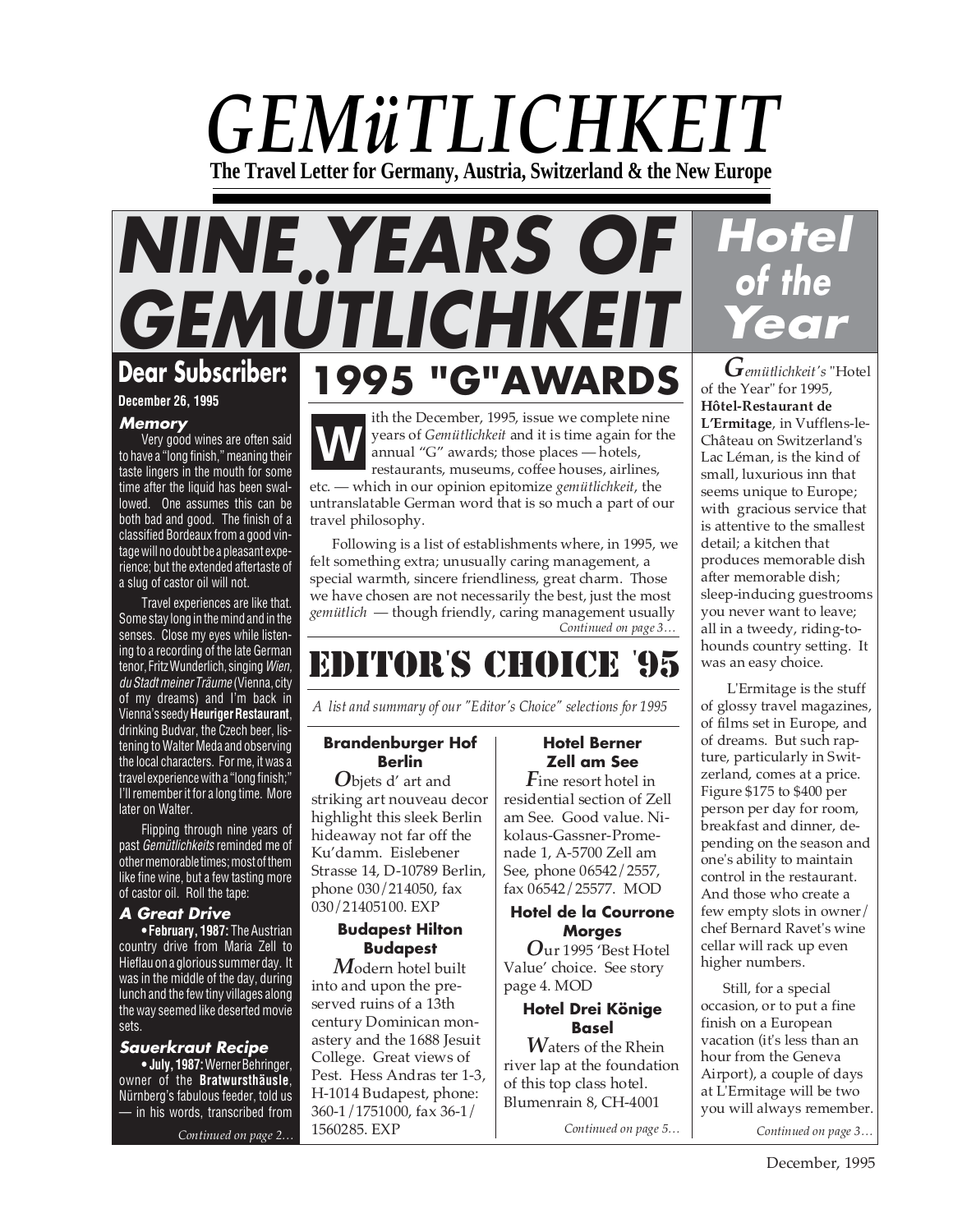#### *DEAR SUBSCRIBER Continued from page 1*

our tape recorder — his recipe for sauerkraut:

You put some lard in a pan, melt it, put the brown sugar in it, let it caramelize a bit. Then you put onions in, let them get a little like glass. Then you put in some caraway seed, bay leaf and juniper berries. Then you put the sauerkraut in (from a can is OK). And always put in the sauerkraut and the spices in layers. When it is filled up, you put in liquid: about 10-15% white wine, about 30% apple juice, and the rest you fill up with water and you let it boil about 45 minutes to one hour. That's all."

Almost. "Watch that you have enough lard. Sauerkraut needs more lard than you think to get a good boil."

#### **The Royal "We"**

**• November, 1987:** That month we published a few responses to a readers' survey. One came from a gentlemen who referred to himself as follows: H.S.H (His Serene Highness, I presume), then his name followed by XXVIR.v.P. His comment? "We are content with your publication."

#### **He'll Always Win**

**• January, 1988:** Looking for a place to spend the night we came upon the **Hotel Hirschen** in Langnau in the Emmental where, after dinner, owner/chef Walter Birkhäuser bolstered his argument that Swiss wines are the equal of any in the world by opening and pouring bottle after bottle from his extensive cellar.

Next day, we were invited for a brief visit to the Birkhäuser home, a beautiful, quiet place, high in the Emmental hills with views stretching to the Alps. We were not the first guests of the Hirschen to be so honored — only the most hungover.

#### **A Vienna "Local"**

**• August, 1988:** A night in old Vienna: ...a scruffy neighborhood Beisl, the **Heuriger Restaurant**, attracted us on a warm summer night with the tenor voice of Walter Meda wafting through open doors and windows. Walter also plays the accor-

dion and knows every tune every Viennaphile wants to hear. He is not much to look at and speaks no English, but Walter has soul. Once you've had enough of the Heuriger's good Budweiser beer vom fass, (from the heart of Bohemia — not St. Louis, Fairfield, Memphis, et al), ask him to sing Grüß mir mein Wien (Greet for me my Vienna).

...the Heuriger isn't for everyone. It attracts a working class clientele of truck drivers, clerks and laborers. It's clean enough but charm is not a word that comes to mind when describing it and, judging by the reaction to us, tourists there are a rare sight. The arrival of Martians couldn't have turned more heads than ours did.

...one grizzled customer, sporting one of the worst wigs in the free world and fueled by glass after glass of white wine, sat opposite Walter and his accordion, quietly but fervently singing along — word for word — every tune. This was accompanied by nearly as much hand-waving and facial emotion as Bernstein conducting the Vienna Philharmonic. We later learned he has occupied that seat virtually every night for eight years and once visited the U.S. as a prisoner of war; which we might have guessed — his English was limited to American slang phrases of the '40s.

#### **The Best Hotel**

• **September, 1988:**Our first stay at Lausanne's **Le Beau-Rivage Palace**, the best hotel of these nine years of judging hotels in Germany, Austria, Switzerland and points east. Maybe this little tableau will give you a glimpse of what life is like at Le Beau-Rivage Palace. We stumbled, exhausted and disoriented after the flight from San Francisco (change planes in New York) and train ride from Zürich, into the hotel's **L'Orangerie** terrace restaurant, looking for a late, light lunch before collapsing into bed. Despite our frightening appearance matted hair, unfocused eyes and blue jeans — we were greeted as though we part of King Hussien's (a sometimes guest) entourage. A team of whispering, white-jacketed waiters hovered around our table, changing plates and silverware more often than the New York Yankees change managers. The beautifully poached salmon and carafe of white wine — probably from the nearby Lavaux vineyard — revived us enough to check out our luncheon companions: European aristocracy, the kind who take funny little dogs into restaurants and employ people to tuck blankets around their legs when they climb in to the back of the Bentley; the kind who feel at home at the **Ritz**, the **Connaught** and the Beau-Rivage. We rode the elevator to our nap knowing we were finally in the big time.

#### **'I Vant to be Alone'**

One other indelible memory is evoked by a reread of that September, 1988 issue. Early one afternoon, while being escorted through a labyrinth of back hallways and semipublic rooms in Vienna's **Hotel Palais Schwarzenberg**we entered a large, private dining room: ...our escort, without a break in stride or slowing down, turned her head and made a quick acknowledgment to the room's lone luncheon customer. Two waiters lingered at the opposite side of the room, perhaps awaiting a summons to the lonely occupant's table.

In less than five seconds we crossed the room and exited through a door near the servers. There was time enough, however, to get an impression. The person to whom our escort spoke was a very old woman dressed entirely in black including a black hat with a wide, floppy brim. She sat alone at a large corner table, the room in front of her. A solitary, almost regal figure, presiding over the quiet room.

It was an odd scene. A mysterious stranger; one who lunches privately at a Michelin starred restaurant, is known to the hotel staff, and has the clout and/or money to command a private dining room. What sort of person lives this way?

I concluded that the lone diner was the reclusive Greta Garbo who, at the time, was said to be living in Switzerland. It was also written that she favored black clothing, including big black hats. Some weeks later I saw a photo in a newspaper of Garbo in her prime. The old woman in the dining room had, like the young star in the photo, high, distinctive cheekbones. The wispy white hair under the black hat could have once been blonde.

*Continued on page 4…*

#### **Gemütlichkeit** (ISSN 10431756) is published monthly by UpCountry Publishing, 2892 Chronicle Avenue, Hayward, CA 94542. TOLL FREE: 1-800/521- 6722 or 510/538-0628. FAX: 510/582-8296, E-MAIL rbestor@aol.com. Subscriptions are \$67 per year for 12 issues. While every effort is made to provide correct information in this publication, the publishers can make no guarantees regarding accuracy. Second-class postage paid in Hayward, CA. **POSTMASTER: SEND ADDRESS CHANGES TO:** Gemütlichkeit, 2892 Chronicle Ave., Hayward, CA 94542 **Editor & Publisher:** Robert H. Bestor, Jr. **Associate Editors:** Elizabeth Schiller, Bruce Woelfel **C. Fischer, R. Holliday**<br>Paul T. Merschdorf **Design & Composition:** Paul T. Merschdorf **Consulting Editor:** Paul T. Merschdorf **Consulting Editor:** Paul Thomas P. Bestor **Consulting Editor:**<br>Subscription Dept: **Subscription Dept:** Andy Bestor, K. Steffans *Vol. 9, No. 12*  $GEMWTTLICHKETT$ **The Travel Letter for Germany, Austria, Switzerland & the New Europe Rating Category Scale** Unacceptable 0 - 3<br>Adequate 4 - 7 Adequate 4 - 7<br>Average 8 - 11 Average Above Average 12 - 15 Excellent 16 - 20 **Hotel Rating Criteria** People/Service 30% Location/Setting 15% Guestrooms 30% Public rooms 5% Facilities/Restaurant 20% **Special Designations G** By virtue of location, decor, special charm, warmth of management, or combination thereof, an especially pleasant establishment. **\$** Offers significant value. **HOTEL RESTAURANT RATING KEY Restaurant Criteria** Food 65% Service 20% Atmosphere 15% **December, 1995**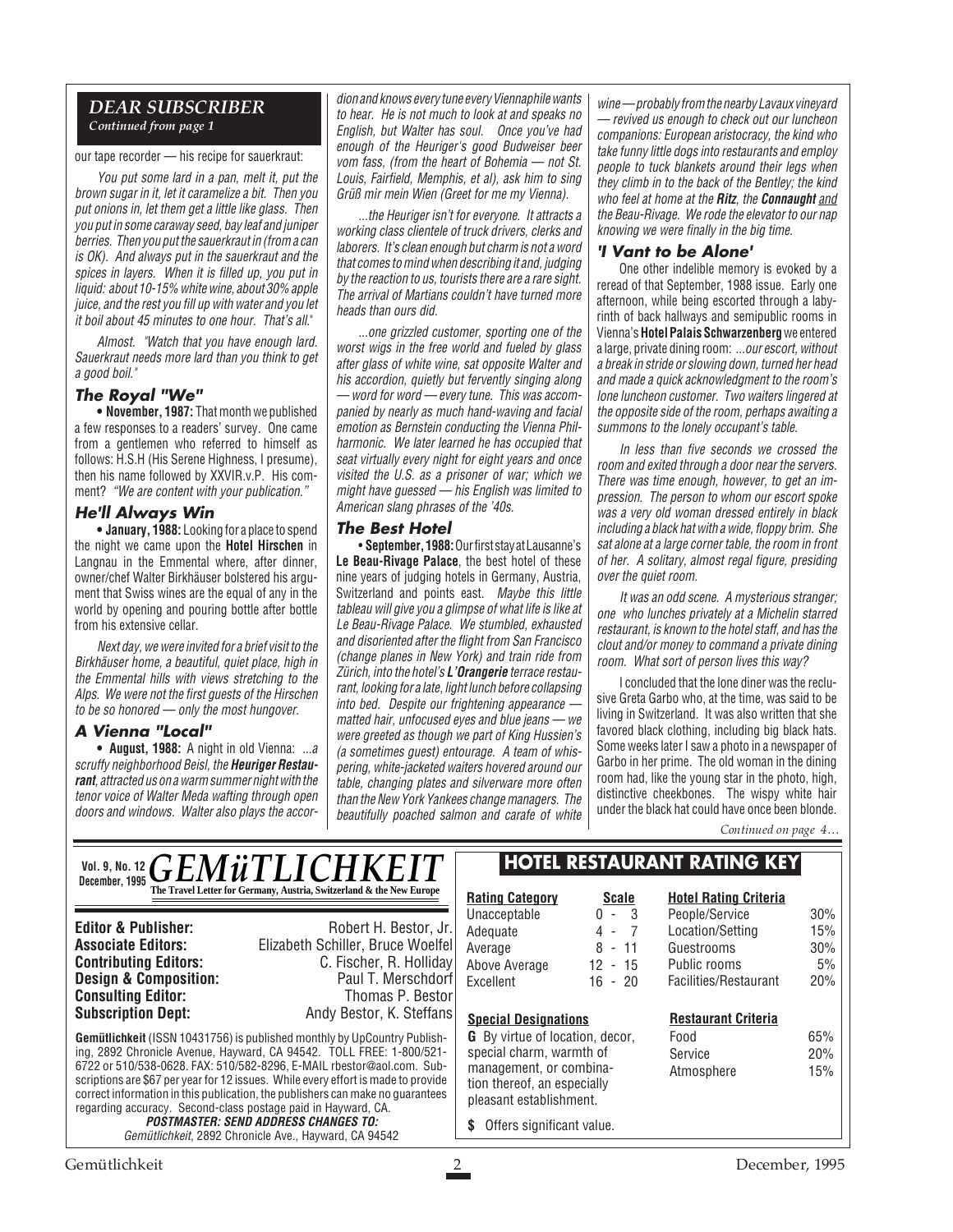#### *THE 1995 "G" AWARDS Continued from page 1*

also means skillful, intelligent management. .

## **Hotel Berner Zell am See, Austria**

*S*edate, comfortable (most guestrooms have separate sitting areas) and the best value we found in Zell am See. Very warm welcome from Eric and Anita Berner.

Hotel Berner, Nikolaus-Gassner-Promenade 1, A-5700 Zell am See, phone 06542/2557, fax 06542/25577. Least expensive double (LED) about \$110.

## **Hotel Brandenburger Hof Berlin, Germany**

*E*legant retreat in the heart of Berlin. Rates a "G" for architectural design and well-chosen modern sculptures.

Hotel Brandenburger Hof, Eislebener Strasse 14, D-10789 Berlin, phone 030/214050, fax 030/21405100. LED<sup>\*</sup> about \$230.

## **Schlössli Bottighofen Bottighofen, Switzerland**

 $T$ his "little castle" — 11 beautifully decorated guestrooms — on the Swiss side of the Bodensee is full of charm and elegance. An exceptionally well-run small hotel.

Schlössli Bottighofen, CH-8598 Bottighofen (near Kreuzlingen), phone 072/75 12 75, fax 072/75 15 40. LED\* about \$155.

## **Hôtel-Restaurant de L'Ermitage Vufflens-le-Château, Switzerland**

*O*ur 1995 "Hotel of the Year." See story page 1.

Hôtel-Restaurant de L'Ermitage, CH-1134, Vufflens-le-Château, phone 021/802 2191, fax 021/802 2240. LED\* about \$175.

## **Hotel Feinschmeck Zell am See, Austria**

*T*wo words: Phillip Prodinger, the hotel's youthful, live-wire owner/ manager. The Feinschmeck itself is fine — recently remodeled in a modern, almost chain-hotel style — but Prodinger is the story here.

Hotel Feinschmeck, Dreifaltigkeitgasse 10, A-5700, Zell am See, phone 06542/2549, fax 06542/254949. LED\* about \$140.

## **Hotel Florhof Zürich, Switzerland**

*W*e like everything about this remodeled old favorite — quiet but central location, restaurant, guestrooms and gleaming bathrooms but it is the cordial, meticulous attention-to-detail management style of Brigitte and Beat Schiesser that puts the Florhof over the top.

Hotel Florhof, Florhofgasse 4, CH-8001 Zürich, phone 10/2614470, fax 01/2614611. LED\* about \$250.

## **Romantik Hotel Krone Gottlieben, Switzerland**

*O*n the Bodensee in the tiny, historic hamlet of Gottlieben, the cozy, half-timbered Hotel Krone offers unpretentious but comfortable rooms, excellent meals and a warm welcome from Georg and Ingeborg Schraner-Michaeli.

Romantik Hotel Krone, Seestrasse 11, CH-8274 Gottlieben, phone 072/ 69 23 23, fax 072/69 24 56. LED\* about \$115.

## **Hotel Sidi Prague, Czech Republic**

*C*ontributing editor Roger Holliday says we if would establish a category for hotels with the most character, the Sidi would top the list. It's tiny (only three rooms/suites), it's special, it's owners care and it gets a "G". Excellent location (near Charles Bridge) and value.

Hotel Sidi, Na Kampa 10, Prague 1, phone 536 135, fax same. LED\* about \$135.

## **Gasthof Steinerwirt Zell am See, Austria**

*C*asual dining. Traditional Austrian dishes flawlessly prepared. Service is friendly, knowing and quick. Dinner for two persons less

than \$50. Worth a detour.

Gasthof Steinerwirt, Dreifaltigkeitgasse, Zell am See, A-5700, phone 06542/2502, fax 06542/357871. INEX/MOD

## **Der Teufelhof Weinstube Basel, Switzerland**

*I*maginative food, imaginative decor, a carefully chosen wine list and a lively atmosphere add up to a "G" for this fine Basel restaurant.

Kunst-Hotel Teufelhof, Leonhardsgraben 47, CH-4051 Basel, phone 061/691 1010, fax 061/691 1004. EXP.

## **The Olympic Museum Lausanne, Switzerland**

*A* unique collection, perfectly organized and presented on the edge of Lac Léman in Lausanne. Great Olympic memories and great art. A must see.

Olympic Museum Lausanne, Quai d'Ouchy 1, CH-1001, Lausanne, tel., 021/621 6511, fax: 021/621 6512.

**\* LED = Least expensive double room**

#### *TOP HOTELS: 1987-1995 Continued from page 1*

*Gemütlichkeit's* top hotels 1987-1995: **1995**

**Hôtel-Restaurant de L'Ermitage** Vufflens-le-Château, CH-1134 Switzerland, phone 021/802 2191, fax 021/802 2240.

## **1994**

#### **Pension Altstadt**

Kirchengasse 41, Vienna A-1070, Austria, phone 1/526 33 99-0, fax 1/ 523 49 01

#### **1993**

**Hotel Victoria Jungfrau** Interlaken, CH-3800 Switzerland, phone 036/271111 , fax 036/273737

**Hotel Grüner Baum** Kotschachtal, Badgastein A-5640 Austria, phone 06434 25 160, fax 06434 25 16 125

## **1992**

## **Hotel Geiger**

*Continued on page 4…* Stanggass, Berchtesgaden D-83471 Germany, phone 08652/96 55 55, fax 08652/965400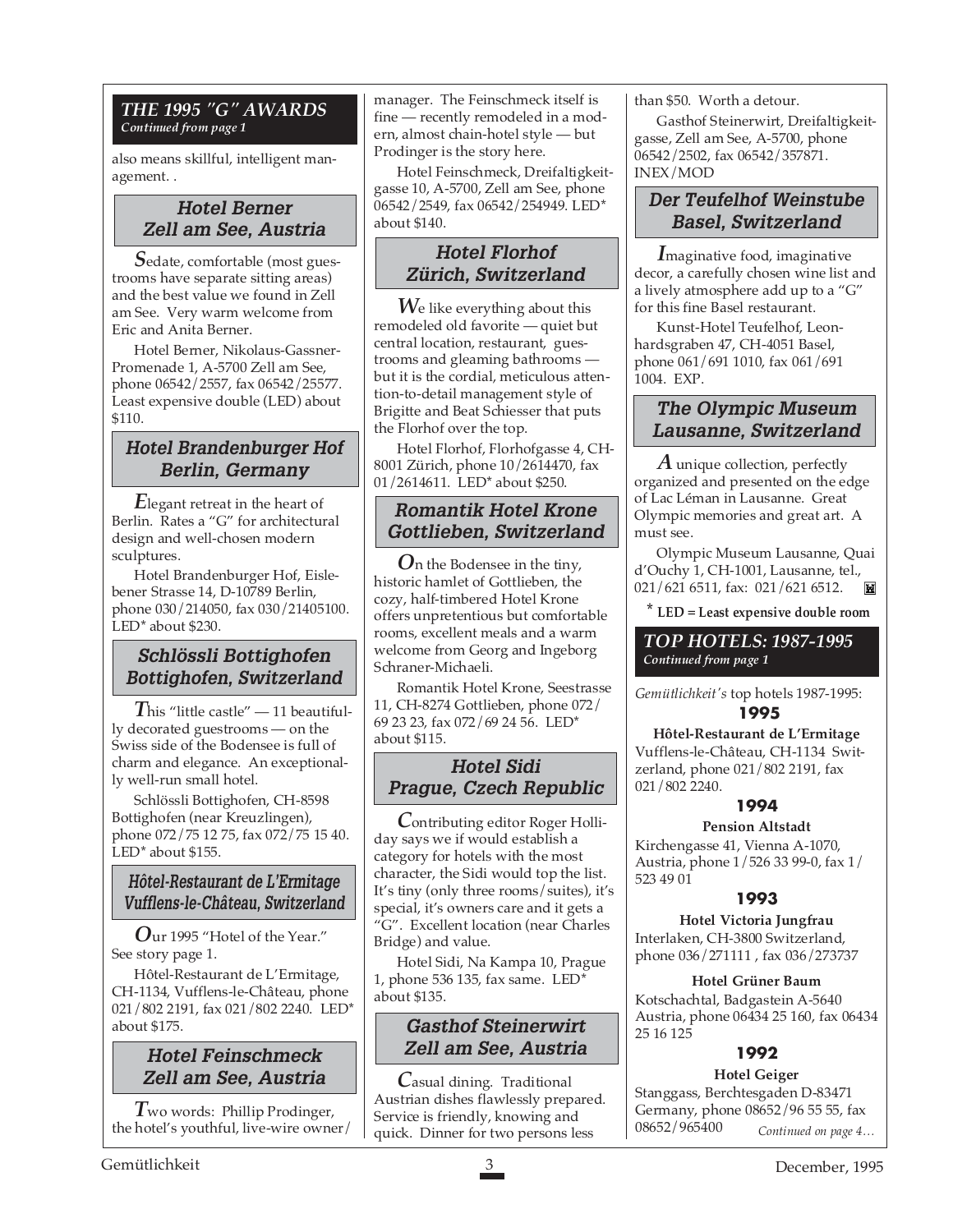#### *HOTEL OF THE YEAR Continued from page 3*

#### **1991**

**Hotel Beau Rivage Palace** Ouchy CH-1006 Switzerland, phone 021/26 38 31, fax 021/27-78-78

## **1990**

**Hotel Abtei** Abteistrasse 14, Hamburg D-20149 Germany, phone 040/4495 95, fax 040/449820

## **1989**

#### **Schloss Haunsperg**

Oberalm bei Hallein, A-5411 Austria, phone 06245/80662, fax 06245/80680

#### **1988**

#### **Hotel Römischer Kaiser**

Annagasse 16, Vienna A-1015 Austria, phone 1/512 77 51-0, fax 1/512 77 51/13

#### **1987**

**Hotel Benen Diken Hof** Suederstrasse, Sylt Ost D-25980 Germany, phone 04651/3 10 35, fax 04651/358 35

#### **Top Hotel Value of 1995**

*T* his year, the strength of the Swiss franc drove prices for North American travelers in Switzerland to new heights and made scarce reasonably priced hotels. Thus it was a pleasant surprise to come across the **Hôtel de la Courrone**, located in the center of Morges, a busy, interesting town on the shore of Lac Léman.

Part of the **MinOtel** marketing group, the Courrone offered double rooms last summer through the MinOtel reservation service (800-336- 4668) for \$118 per night, a great bargain for Switzerland.

Our April 1995 issue bestowed an "editor's choice" designation on the Courrone and it would be a fine headquarters from which to explore this part of Switzerland. It is also convenient to the Geneva Airport.

Gemütlichkeit's top value hotels 1987-1995:

## **1995**

#### **Hôtel de la Courrone**

Grand-Rue 88, Morges CH-1110, Switzerland, phone 021/803 2016, fax 021/803 12 97

## **1994**

**Hotel Rebenhof**

Weinstrasse 58, Neuweier D-76534, Germany, phone 07223/5406, fax 07223/52321

#### **1993**

**Haus Christophorus** Marchfeldgasse 3, Kitzbühel A-6370, Austria, phone 05356/27 83, fax 05356/27 85

#### **1992**

#### **Pension Heim**

Aufmberg 8, Seeg D-87637, Germany, phone 08364/258, fax 08364/1051

## **1991**

**Hotel Dorer** Franz-Schubert Str. 20□, Schönwald□ D-78141 Germany, phone 07722/9 50 50, fax 07722/9 50 530

#### **1990**

#### **Hotel Anker**

Obertorstrasse 6, Marktheidenfeld D-97828, Germany, phone 09391/600 40, fax 09391/600 477

#### **1989**

**Garnihotel Reulein** Steigstrasse 28, Lindau D-88131

Germany, phone 08382/79099, fax 08382/75262

#### **1988**

#### **Gutshotel Des Weingut**

Balduinstr. 1, Neumagen-Dhron D-54347 Germany, phone 06507/20-35, fax 06507/5644

#### **1987**

**Romantik Hotel Bierhütte** Hohenau D-94545 Germany, phone 08558/3 15, fax 08558/23 87

#### *DEAR SUBSCRIBER Continued from page 2*

She died a few years later, but remember this folks: Time, Newsweek, Life, — even Rolling Stone — scoured the world for Garbo...but it was Gemütlichkeit that found her.

#### **Moseying the Mosel**

**• October, 1988:** We visit the famed Mosel vineyards of **J. J. Prüm**, whose wines, particularly the Wehlener Sonnenuhr, we had known and enjoyed for many years. We were knocking at the front door of the very riverside house pictured on the label of the wine we knew so well:

Having emptied a rather significant number of Dr. Prüm's skinny green bottles over the last 20 years, it was somewhat of a thrill for us to walk through that front door and be invited to share a glass or two with Dr. Prüm.

First though, he drove us across the river to the top of the Sonnenuhr vineyard where he opened a cool bottle of his 1981 Bernkasteler Badstube Kabinett. Publishing this newsletter has its moments, but none will be remembered longer than that late summer afternoon looking up the river past the endless ranks of vines to the pretty little town of Bernkastel. Below us we could see the Prüm house. Beside us stood the man who made the wine in our glasses and whose family have made wine in this town for more than 400 years. Yes, it was nothing like work.

## **Riding High**

**• January, 1989:** From the Swiss mountain village of Château-d'Oex we rode a tiny helicopter to the Les Diableret Glacier, at nearly 11,000 feet. Heights are not my thing but I would do this again in a minute:

The view between our feet was first of green hills then ridge after ridge of snow covered peaks. We seemed to clear each new, higher ridge line with only a few feet to spare. On our left we passed Rocher du Midi at 2,100 meters; to our right and above, the jagged Dents du Midi at 3,263 meters. One final, forbidding picket line of craggy rocks and the chopper was circling above the glacier, 3,243 meters. After waiting for a minute or so for the wind to do the right thing, our pilot made two tight, disorienting turns and landed us gently on a slight up-slope on the glacier, only a few yards from a waiting snow-cat.

After a ride around the glacier in the snow-cat, a look 5,000 feet straight down from a rickety wood deck of a weather-beaten shack (the scariest part for me) and a light lunch, we descended via a threestage cable car ride, the middle leg of which is reputed to be among the steepest such descents in all of Europe. We also found out about imbibing at altitude:

By that time, however, we had snacked on meat and cheese accompanied by enough Yvorne (a light, white wine of the Vaud) that, had we been required to rappel 11,000 feet down the mountain bare-handed on dental floss, it wouldn't have fazed  $\overline{U}$ 

## **Taking the Waters**

**• September, 1989:** At **Hotel Les Sources des Alpes** in the Swiss resort of Leukerbad, we took the "cure," a process about which we were totally ignorant. For reasons I don't now recall, I privately referred to my interrogator — sorry I mean therapist — as "Mr. T" (wasn't there was a TV villain called Mr. T?) The first "treatment" was something called Sprudelbad:

My head rested on a rubber pillow at the edge of the tub. Mr. T. positioned himself at its end, facing me. Grinning, he begin to manipulate the various dials, switches and valves. Soon the tub began to vibrate and emit a series of noises that at once reminded me of a steam train leaving the station, the Blue Angels flying at Mach I, 500 feet off the deck, and Jonathan Winters' imitation of the

*Continued on page 8…*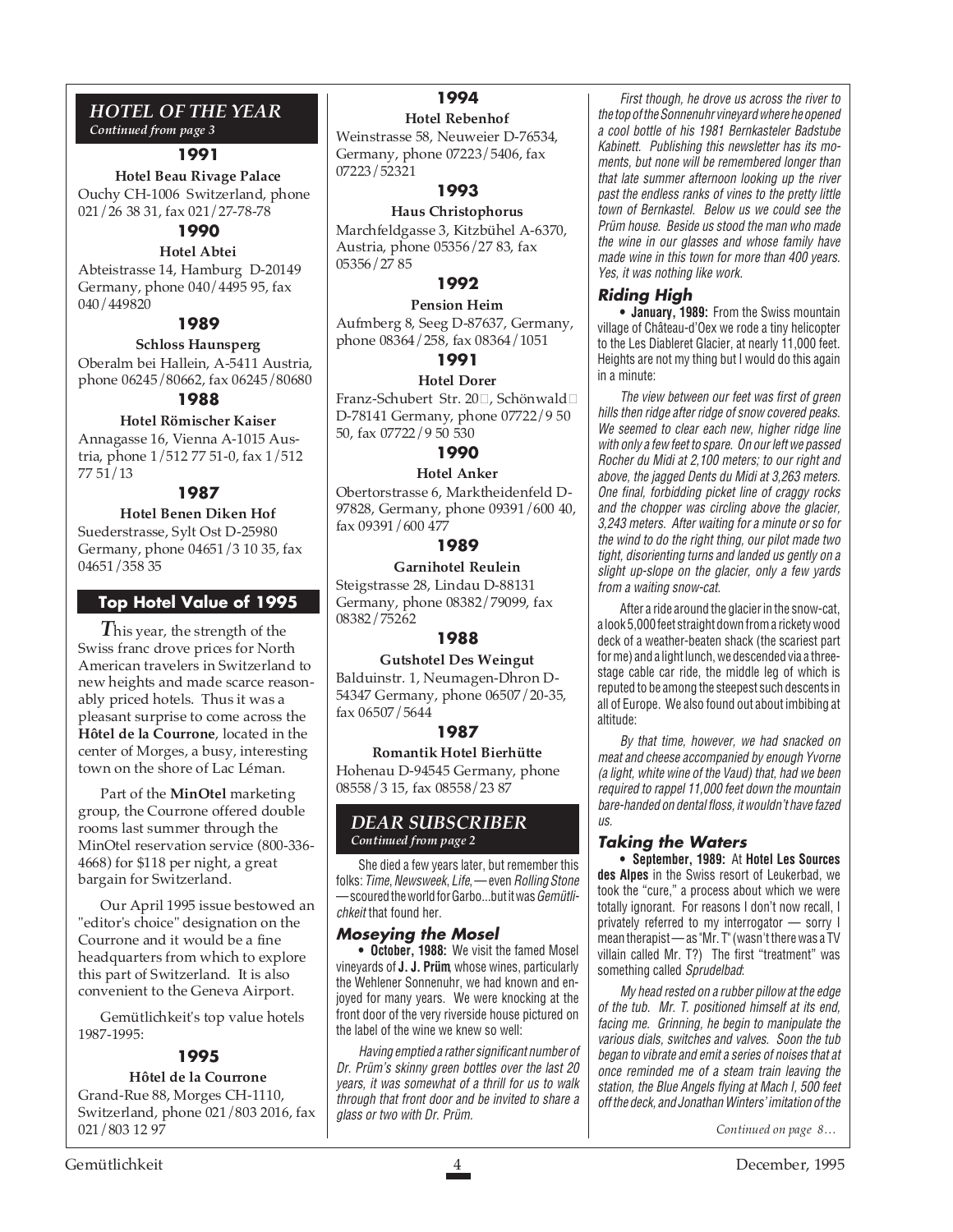#### *EDITOR'S CHOICE '95 Continued from page 3*

Basel, phone: 061/261 5252, fax 061/261 2153. EXP

#### **Hotel Feinschmeck Zell am See**

*L*ively, modern hotel in the very center of Zell am See. Dreifaltigkeitgasse 10, A-5700, Zell am See, phone 06542/2549, fax 06542/ 254949. MOD

#### **Hotel Florhof Zürich**

*I*ntimate, quiet, well-located hotel that has long been Zürich headquarters for many *Gemütlichkeit* subscribers. Florhofgasse 4, CH-8001 Zürich, phone 10/ 2614470, fax 01/2614611. EXP

## **Hotel Montana Lucerne**

*G*reat view over Lucerne, big guestrooms, fine service. Hotel Montana, Adigenswilerstrasse 11, CH-6002 Luzern, phone: 041/516565, fax: 041/516676. EXP

#### **Hôtel-Restaurant de L'Ermitage Vufflens-le-Château (Morges)**

*W*onderful country sanctuary with magnificent restaurant (see story page 1). CH-1134 Vufflens-le-Château, phone 021/802 2191, fax 021/802 2240. EXP

#### **Hotel Savoy Berlin**

*E*xquisite small hotel near Berlin's Zoo Station. Fasanenstrasse 9- 10, D-10623 Berlin-Charlottenburg, phone 030/31103-0, fax 030/31103- 333. EXP

#### **Hotel Sidi Prague**

*T*iny three-room hotel with superior Prague views and location near Charles Bridge. Hotel Sidi, Na Kampa 10, Prague 1, phone 536 135, fax same. MOD.

#### **Hotel St. Gotthard Basel**

*B*est Basel choice for train travelers. Centralbahnstrasse 13, CH-4002 Basel, phone 061/271 52 50, fax 061/271 52 14. MOD/EXP

## **L' Auberge de Chernex Chernex (Montreux)**

*S*even-room inn overlooking Montreux and Lac Léman. Great value. Great charm. Rue du vieux Four, CH-1002 Chernex, phone 21/ 964 4191, fax 21/964 6857. MOD

#### **Lausanne Palace Lausanne**

*T*raditional Swiss elegance. Central Lausanne location. Lake view. Rue Grand Chêne 7-9, CH-1002 Lausanne, phone 21/331 3131, fax 21/323 2571. V-EXP

## **Romantik Hotel Krone Gottlieben**

*C*ozy hotel, fine restaurant in half-timbered, historic building in the hamlet of Gottlieben near Kreuzlingen. Seestrasse 11, CH-8274 Gottlieben, phone 072/69 23 23, fax 072/69 24 56. MOD/EXP.

#### **Schlössli Bottighofen Bottighofen**

*E*xceptional small hotel on the Bodensee. Much charm. CH-8598 Bottighofen (near Kreuzlingen), phone 072/75 12 75, 072/75 15 40 MOD/EXP.

#### **Gasthof Steinerwirt Zell am See**

*U*npretentious restaurant in center of Zell am See serving downto-earth but delicious food. Dreifaltigkeitgasse, Zell am See, A-5700, phone. 06542/2502, fax 06542/ 357871. INEX/MOD

#### **Kurpfälzisches-Museum Garden Café Heidelberg**

*R*estful, pleasant restaurant on Heidelberg's Hauptstrasse. Hauptstrasse 97, phone 06221/24050. MOD/EXP

#### **Restaurant Aranybarany Budapest**

*I*nexpensive, atmospheric restaurant in center of Budapest shopping area. Harmincad U. 4, Budapest, phone 1172703. INEXP.

#### **Restaurant Der Teufelhof (Weinstube) Basel**

*C*levery decorated bistro in wonderfully restored old Basel house. Very good food and great wine list. Leonhardsgraben 47, CH-4051 Basel, phone 061/691 1010, fax 061/691 1004. EXP.

#### **Restaurant Kampa Park Prague**

*E*asy on the wallet, though upscale by Prague standards. About one-year old. Na Kampa 8b, Mala Strana, Prague 1, phone 534 856 534 800. INEX/MOD

#### **St. Gotthard Café Zürich**

*E*xuberant Zürich bistro close to train station. Bahnhofstrasse 87, Zürich, phone 01/2115500. MOD/ EXP

#### **Zeughauskeller Zürich**

*A*n institution. Huge portions, good beer, great room. Some call it touristy but still a favorite of Zürichers. Bahnhofstrasse 28 by Paradeplatz, Zürich, phone 01/ 2112690. MOD

#### **Zunfthaus zu Pfistern Lucerne**

*P*opular, atmospheric Lucerne institution. Kornmarkt 4, CH-6000 Luzern, phone 041/51 36 50, fax 041/511145. MOD M

## **Some Bests of 1995**

**Best Zoo: Zoologischer Garten Basel**. See the gorilla house.

**Best Hotel Discount Program: Entertainment Europe** (800-445- 3137). For \$43 you get 50% off at some 700 European hotels. Admittedly, many are plastic and charmless but last June one of our editors stayed at the **Hotel Gellert** in Budapest for \$99 per night.

**Best Short Boat Ride:** Heidelberg to Neckarsteinach and return, 90 minutes, 15.5 DM (\$11). A pretty and relaxing trip.

**Best Chocolate Factory: Maier** at 60 rue Louis-de-Savoie in Morges, Switzerland. Arrange a tour at tourist office across the street.

**Best Cheap Swiss Meal:** *Rösti* (fried potatoes) with wild mushrooms at **Café du Vieil-Ouchy** in Lausanne; 20 Sfr. (\$17). This is a tiny hole-in-the-wall but the simple food is well prepared.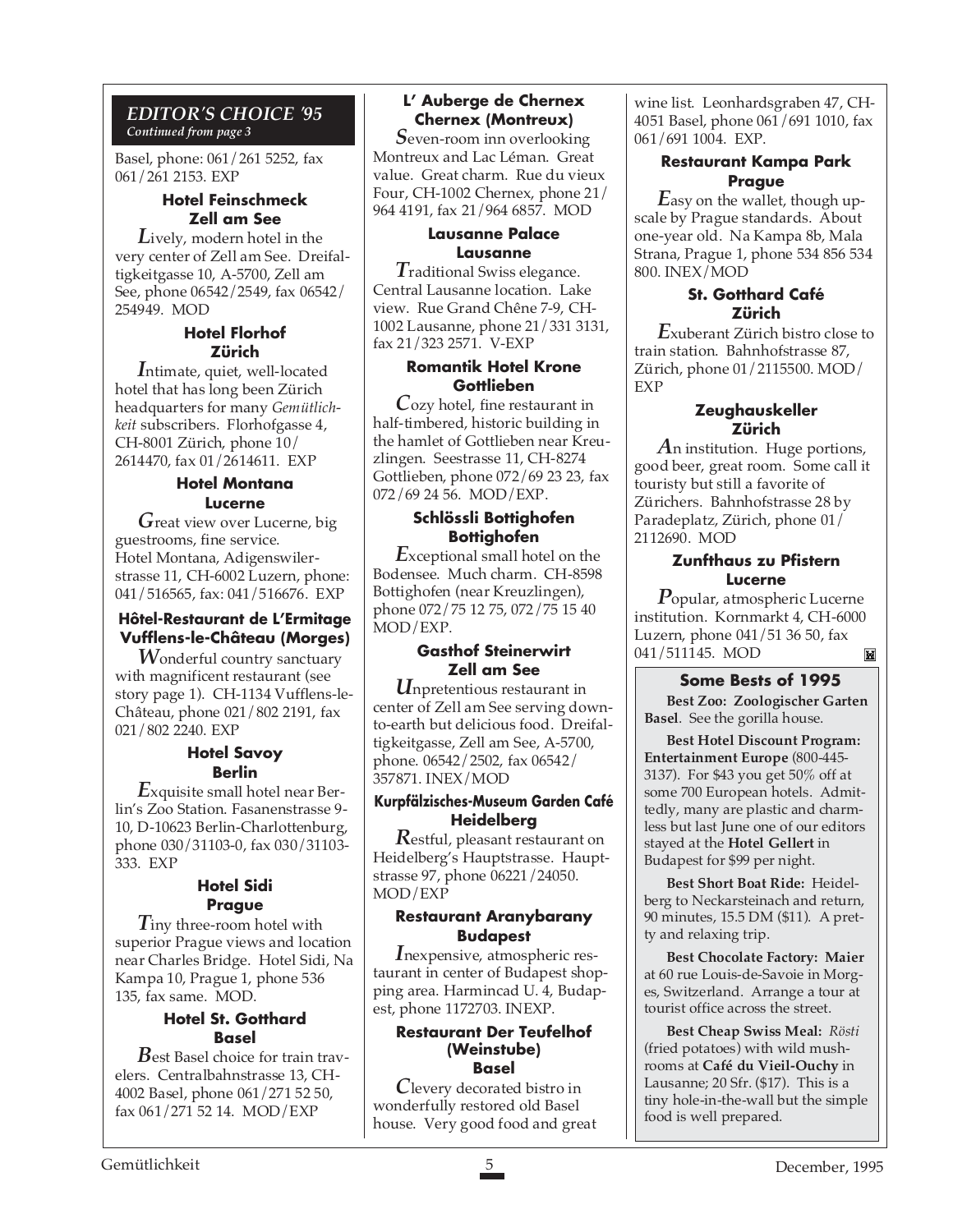## **READERS' FORUM**

#### **Internet Travel Advice**

I always look forward to and enjoy each issue of *Gemütlichkeit*. I read with particular interest the article in the September issue about the Internet. I have a connection to the Internet and I am astounded by the travel information available — and more and more is added every day. I believe that the hypothetical situation that you set forth in your article is not years away — but a matter of months. I wanted to share with you just a few of the Internet sites I have found that might be of interest. Here are their addresses:

• http://www.bayern.de/ Muenchen/english/offers.htm — This has general information about Munich as well as specific info about Oktoberfest.

• http://www.bayern.de/ — Information site about Bavaria

• http://www.vol.at/ — This is an Austrian newspaper—Voralberg Online — in German language only

• http://simwww.iic.wifi.at/ Graz/ — News and views of Graz. A great source of info about Graz. I visited there in September and had a wonderful time.

• http://tph.tuwien.ac.at/~svozil/ wan/wan.html — describes hikes around Vienna and other areas of Austria

• http://www.Austria.org/web/ austria — the Austrian Press and Information Service site in Washington D.C.

• http://insti.physics.sunysb.edu/ ~mmartin/languages/languages.html — Foreign languages for travelers. Has sound files for languages including German

• http://http://www.reed.edu/ ~ccampbell/tkp/links.html — Index to German cultural sights

• http://Alpha.Solutions.Net/rectravel/ — index of travel library

• http://141.108.3.122/holidays/ — Budget holidays in Austria. This does not have much information currently but is expanding.

• http://www.city.net Index to travel info for cities worldwide.

I checked out each of these sites tonight before sending this letter. If you cannot reach them through the web it is probably a typing error on my part. Let me know and I will recheck my information. I have many other travel related sites; you can check foreign currency exchange, read foreign newspapers, etc. I am also exchanging e-mail with people in Cologne, Salzburg, Claustal and Plauen. The possibilities for someone interested in the German-speaking countries are almost limitless.

Feel free to share this information with your readers.

Patrick Musick, phm@ns.gamewood.net

#### **Austria Discovery**

During a recent business trip to Austria, I "stumbled upon" a delightful hotel worthy of consideration by your readers — the **Oberndorfer Seegasthof**, in Attersee.

Located on the northwest edge of the Attersee, it is perfectly situated for an overnight stay for those passing through between Salzburg and Vienna...or, preferably, for a resort vacation. The lake and mountain views are eye-popping; the hospitality provided by innkeeper Josef Oberndorfer and his family (an 84 year, three generation tradition!) is superb; and the accommodations are pleasant, reasonably-priced and convenient.

The menu at the hotel's restaurant provides the frosting on the cake — it is simply the best food I encountered anywhere in the area. (The fresh lake trout is out of this world — worth a trip to Attersee for that alone!)

The Oberndorfers work hard to provide a perfect experience for their guests. And, from my perspective, they have succeeded. Your readers will be well advised to see for themselves.

Frederick W Hoffman, Dearborn MI

#### **Self-Catering in Germany**

In catching up on back issues recently, I noticed your discussion regarding self-catering units throughout Germany in the August 1995 issue, *Travel Briefing* article. It just so happens that I have stayed in the

**Haus Daniela** in Cochem and just returned from my third stay at **Ferienpark Alpina** in Schwangau.

After a six week swing through Micronesia and Hawaii in September/October, I could hardly wait to get to Germany and feel some cold weather after the sweltering heat of the islands.

I had reserved a unit for one week at Alpina on this trip. But when I stepped onto the balcony of the fullyequipped, one-bedroom unit and saw the Füssen "Schloss" across the open meadows, Schloss Neuschwanstein to the left and the Forggensee to the right, I immediately paid for a second week! What a bargain 210 DM (\$146) per week plus a nominal "Kurtax" and minimal charge for "daily bread" delivered fresh each morning from the very nice **Hotel König Ludwig** next door.

I walked at least five hours each day from November 23 to December 8 and still have not covered all the available trails after three visits now I have to return in the spring. If any of your readers would like firsthand information, I'd be glad to correspond.

Charles Longo, Tuscon AZ

#### **Air Conditioning, Last Chapter**

I was astonished at the vitriolic letter to you by that guy in San Francisco (was his name "Claytor"?). After seeing his opinion of *Gemütlichkeit*, together with your candid observations and evaluations that mean so much to the publication, it's obvious to me what the nature of his handicap is. Mental. He's the sort of person that would be far happier sticking to *Travel & Leisure* and packaged American Express type tours.

I see you refunded his subscription costs. It's my pleasure to send you a check to replace what you sent back to that turkey, for I have long felt that *Gemütlichkeit* was a bargain at twice the subscription cost. Frank Dunham, Ft. Worth TX

*(Ed. Note: We are amazed how much fur flew over an innocent remark about air-conditioned hotel rooms. It's good to have readers like Mr. Dunham in our corner. We gratefully deposited his check and extended his subscription.)*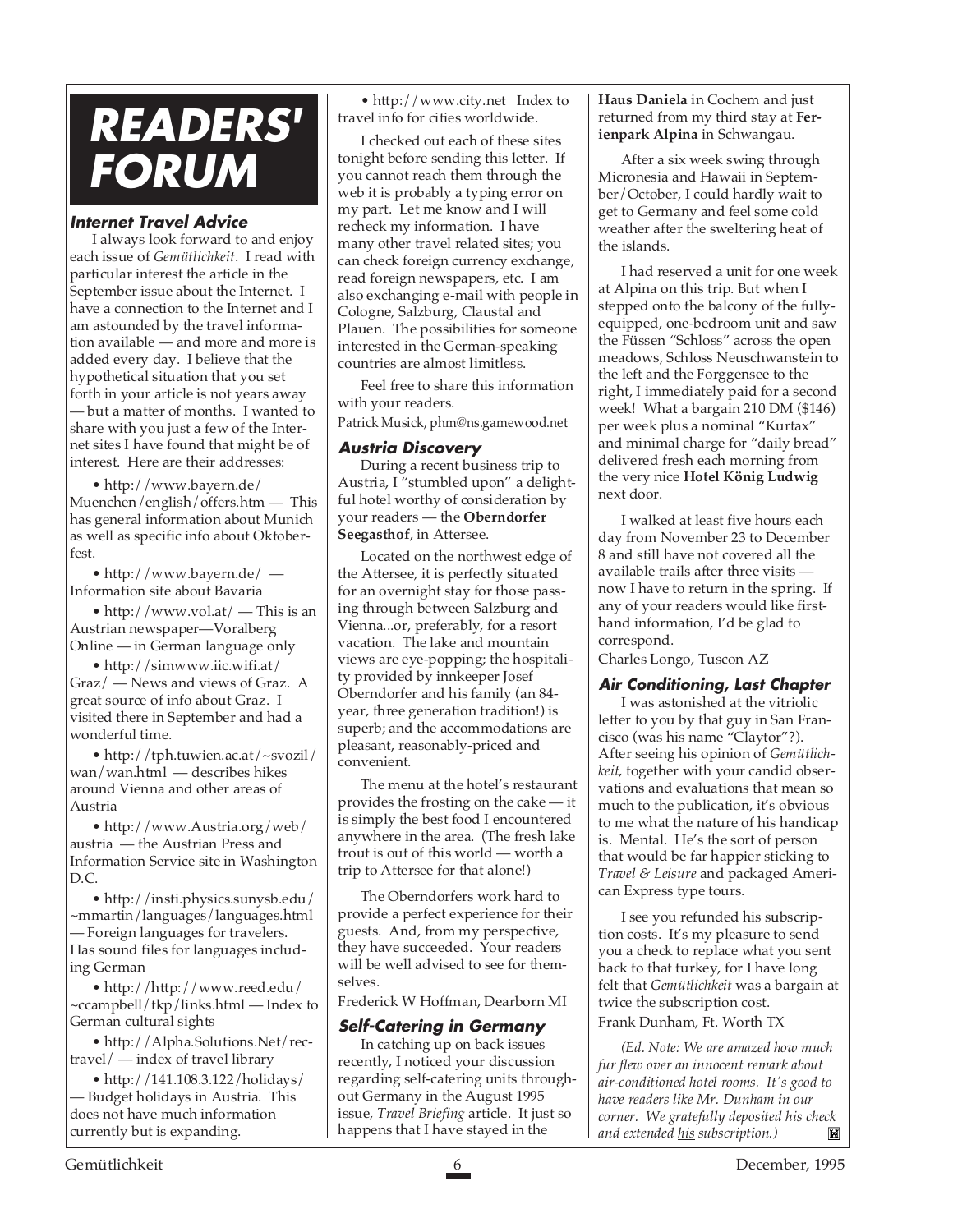

#### **Swissair Adds Newark**

In March, **Swissair** adds a nonstop flight from Newark, New Jersey, to Zürich. With the current two daily services from New York's JFK Airport, this flight gives travelers in the New York metropolitan area three daily connections to Switzerland.

The Newark flight, SR105, departing at 11:50 p.m., will be an Airbus A310 in dual-class configuration.

*Gemütlichkeit* **subscribers — and those who travel with them — qualify for Swissair price reductions of from \$50 to \$600 depending on the fare and class of service. For fare quotes and to book a Swissair flight at the lower** *Gemütlichkeit* **prices phone 800-238-0399.**

## **\$399 RT to Vienna**

**Austrian Airlines** (800-843-0002) offers a \$399 roundtrip fare for the period January 15 through March 29, 1996. This "Millennium Fare" is for departures from New York and Washington D.C. to Vienna. In addition, the program offers a one-week car rental rate beginning at \$132 per week and "Millennium" rates at some 40 hotels in Austria. Some sample hotels and double room prices include: Vienna — **Vienna Hilton** (1190 AS/\$119), **Imperial** (2800 AS/\$280), **Astoria**\* (900 AS/\$90); Salzburg — **Goldener Hirsch** (2200 AS/\$220), **Hotel Mercure** (890 AS/\$89), **Hotel Hofwirt** (680 AS/\$68); Graz — **Erzherzog Johann**\*\* (1400 AS/\$140), **Drei Raben** (780 AS/\$78); Innsbruck — **Europa Tyrol** (1700 AS/ \$170), **Maria Theresia** (1300 AS/\$130), **Hotel Sailer** (900 AS/\$90).

\*Outstanding value at this fourstar, centrally located hotel. \*\*Highly rated by *Gemütlichkeit*.

## **LTU Adds Hamburg**

The German airline, **LTU International Airways**, has introduced daily connections between it's Düsseldorf hub and Hamburg for its transatlantic travelers. Flights between Düsseldorf and Hamburg connect with most of

LTU's transatlantic flights. Fares to Hamburg from North America will be common-rated with LTU's other German on-line destinations: Düsseldorf and Munich.

LTU fares and schedules may be obtained through a travel agent's CRS system or by calling LTU International Airways at 800-888-0200.

#### **Brenner's Park Deal**

From now through March 31, 1996, **Brenner's Park Hotel** in Baden-Baden offers a two-night "Winter Fantasy" package for \$420 per person double occupancy. Extra nights are \$175 per person double. Single supplement is \$125 for the package and \$65 for a third night. The package includes two nights accommodations; breakfasts; welcome fruit basket, flowers and mineral water; a massage at the Beauty Spa; use of indoor pool, saunas, fitness room and entrance to the Casino Baden-Baden. According to the *Deutscher Hotelführer '95*, rack rate singles at the Brenner's Park go from 330 to 620 DM (\$229 to \$431) per night, not including breakfast; doubles, also without breakfast, are from 430 DM to 980 DM (\$298 to \$681) per night.

## **Zermatt Train Stuff**

If you happen to be skiing in Zermatt this winter and want to zip over to Paris for some shopping, high speed TGV trains operate between Brig and Paris every Saturday through April 6. Leave Zermatt at 2:10 p.m. and arrive Paris at 9:39 p.m.

Groups of 50 or more looking for an unusual party venue can charter their own steam train for a Brig - Zermatt - Brig roundtrip for a tidy 7,670 Sfr. (\$6,555). Contact Zermatt Tourist Office, Bahnhofplatz, CH-3920 Zermatt, tel. 028/661181, fax 028/ 661185.

## **Ski Museum in Vaduz**

Vaduz, capital of the Principality of Liechtenstein has a new **Ski Museum** which presents 100 years of skiing history. Admission is 5 Sfr. (\$4.42) per person. Hours are 2-6 p.m., Monday through Friday or by special arrangement. Contact: Ski-Museum, Bangarten 10, FL-9490 Vaduz, Principality of Liechtenstein

## **Free Info On Ticino**

*Ticino Library*, published by the **Ticino Tourist Board**, is a 36-page brochure in which famous and not-sofamous residents of the Italian-speaking canton — Hermann Hesse, painter Aoi Huber, sculptor Pierino Selmoni, musician Marco Zappaof and racing cyclist Felice Puttini, for example — describe why they live and work there. The brochure, published in English, may be obtained free of charge from Switzerland Tourism, 608 Fifth Avenue, New York NY 10020.

## **Free Food Guide**

Also available at no charge from **Switzerland Tourism** a new *Gastronomy Guide for Liechtenstein.* The book includes almost every restaurant, club, pub or hotel in the principality plus recipes and a discussion of Liechtenstein wines. Switzerland Tourism, 608 Fifth Avenue, New York NY 10020.

## **Romantic Road Hike & Bike**

In 1996, **Adventure Horizons of a Lifetime**, an adventure travel company in Marietta GA, offers a combination hiking/biking tour of Germany's Romantic Road. Included in the seven-day tour are overnights in Garmisch-Partenkirchen and Rothenburg ob der Tauber and visits to two of King Ludwig's great castles, Neuschwanstein and Linderhof.

Per person cost is \$1,895 double occupancy and includes four-star hotel accommodations, dinners and breakfasts, bilingual guides, daily briefings and use of a 21-speed Trek hybrid bike. A support van carries luggage to each night's stop. All levels of ability are welcome. Phone 800-246-3180 for more information and a free catalog.

#### **Swissair Ski Packages**

**Swissair's** European ski vacations, which include roundtrip air from U.S. gateways, seven nights accommodations, ground transport, and breakfast or half-board, start at \$848 from New York or Boston, \$918 from Atlanta, \$913 from Chicago and Cincinnati, \$895 from Philadelphia and Washington and \$989 from Los Angeles. To book a package or obtain a free brochure, contact **Swisspak** at 800-688-7947 or call a travel Ħ agent.